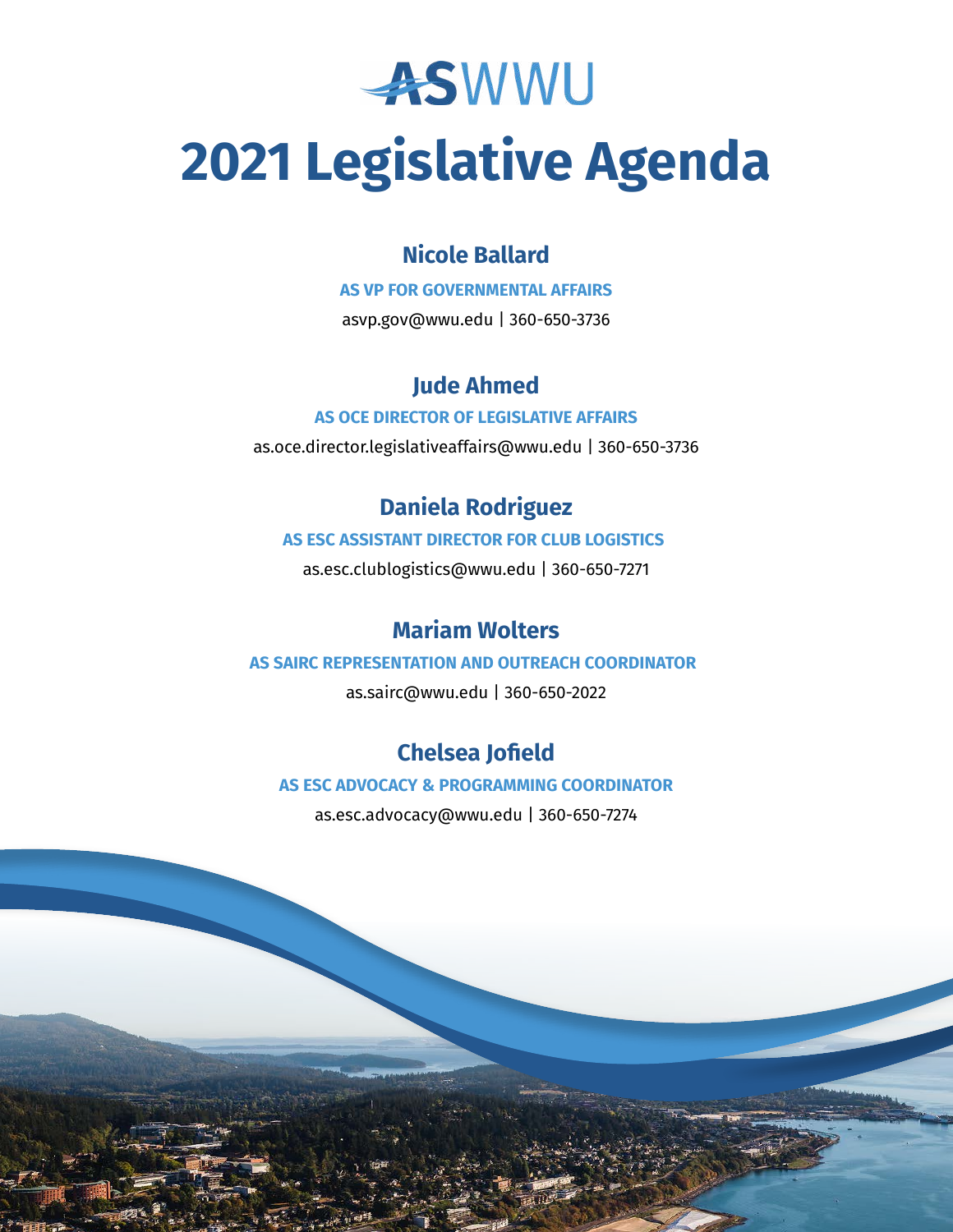## **Increasing Equitable Access to Healthcare**

The ASWWU recognizes the right to equitable access to affordable health services among all communities, on and off WWU's campus. Marginalized communities particularly, BIPOC, LGBTQ+, and disabled communities are disproportionately likely to experience adverse health outcomes. Additionally, the ongoing COVID-19 pandemic has placed further pressure on many people within these communities. Regardless of race, immigration status, economic status, and pre-existing conditions, the health needs for all communities must be proactively addressed. These communities are not given the proper resources to meet their individual and varying needs, leaving many with improper access to healthcare services. Not only should services be affordable, but they must also be readily available for everyone to ensure the safety and health of individuals. Disparities across healthcare and historically underrepresented communities has created a climate of mistrust that can deter people from accessing medical care because they fear discrimination and stigma. The Centers for Disease Control and Prevention have identified inequities in social determinants of health, such as socioeconomic status and access to healthcare, as factors that contribute to lesser quality of healthcare for underrepresented communities.

The ASWWU strongly believes in the right to a safe abortion for all and student health plans vary and access to abortion is not guarenteed to be coverered. Health carriers for student health plans are not required by law to cover abortions, which leaves many students unable to safely and affordably access crucial healthcare. Pregnant individuals must have the proper information on all their options and have their choice be respected.

- Support **[SB 5052](https://app.leg.wa.gov/billsummary?BillNumber=5052&Initiative=false&Year=2021)** which will lead to the creation of health equity zones and to ensure that communities all across Washington state meet their health needs.
- To pass **[HB 1009](https://app.leg.wa.gov/billsummary?BillNumber=1009&Year=2021)**, which would help ensure that services like abortion are available for students and information on access to such services are made readily available by all healthcare providers.
- Support **[SB 5228](https://app.leg.wa.gov/billsummary?BillNumber=5228&Initiative=false&Year=2021)** to create a curriculum on health equity to teach attitudes, knowledge, and skills that will enable students in the medical professions to care for patients of diverse communities. However, we ask that this legislation be broadened to include other postseco ndary health and wellness educational programs in Washington State. These would include nursing (RN-BSN), public health, and behavioral and mental health.
- ASWWU also supports the complementary **[SB 5229](https://app.leg.wa.gov/billsummary?BillNumber=5229&Initiative=false&Year=2021)** relating to health equity continuing education for health care professionals every four years.
- Support **[HB 1149](https://app.leg.wa.gov/billsummary?BillNumber=1149&Initiative=false&Year=2021)** that proposes to create health literacy programs for students grades 9-12 to be implemented in the 2022-2023 school year.
- Support **[SB 5204](https://app.leg.wa.gov/billsummary?BillNumber=5204&Initiative=false&Year=2021)** that would create the Whole Washington Health Trust that would allow all Washington state residents the opportunity to enroll in nonprofit health insurance coverage, which would include medical, vision, and dental insurance, along with prescription drug benefits.
- Support **[SB 5313](https://app.leg.wa.gov/billsummary?BillNumber=5313&Initiative=false&Year=2021)** concerning health insurance discrimination which would prevent health insurance discrimination against LGBTQ+, with specific protection being put in place to prevent health insurance companies from rejecting coverage under the pretense that gender affirming surgeries or procedures were merely cosmetic or medically unnecessary.
- Support **[SB 5209](https://app.leg.wa.gov/billsummary?BillNumber=5209&Initiative=false&Year=2021)** and companion **[HB 1182](https://app.leg.wa.gov/billsummary?BillNumber=1182&Initiative=false&Year=2021)** which will engage and expand behavioral health and suicide prevention crisis response services, including telephone services, which have become more widely used during the COVID-19 pandemic.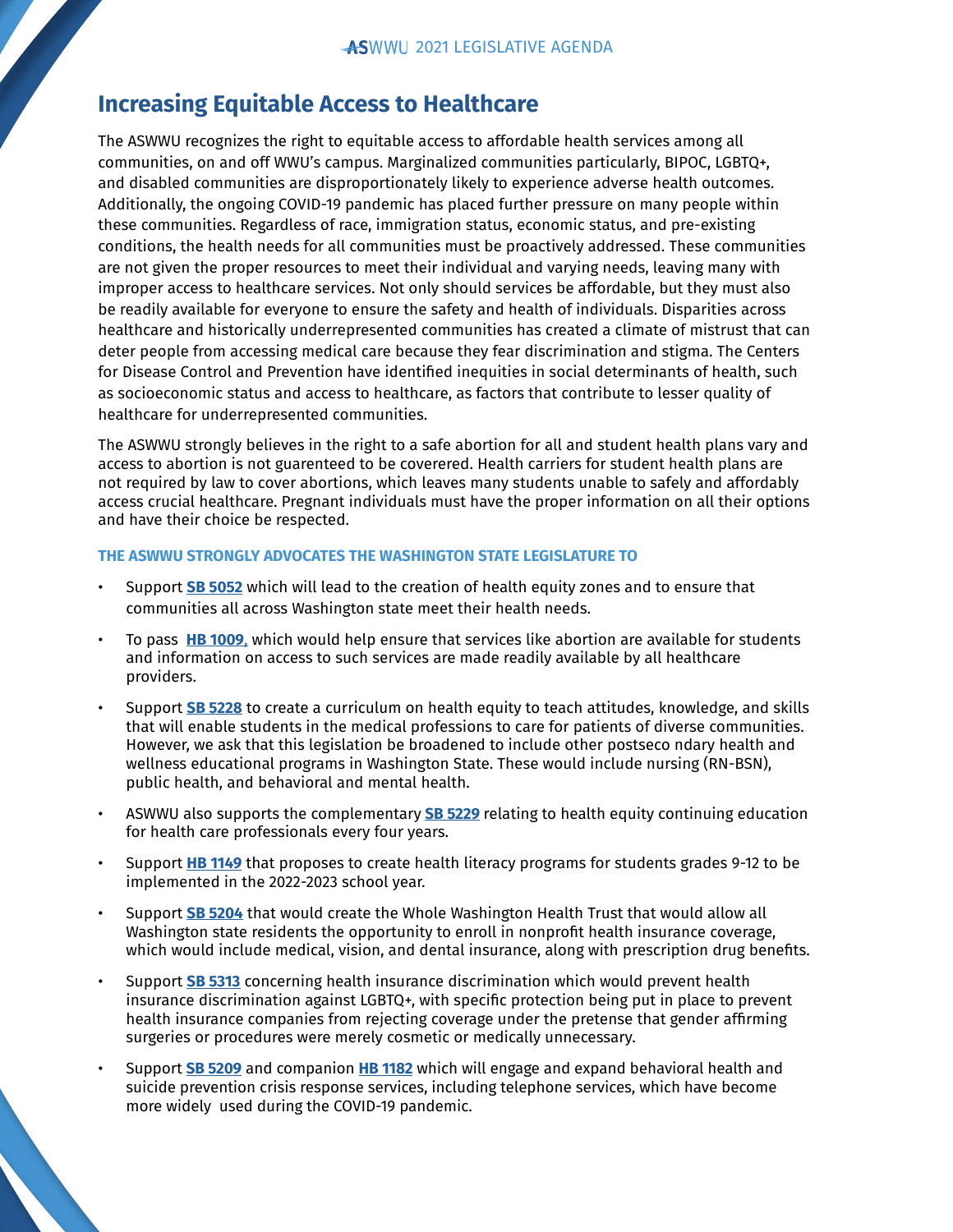## **Make Juneteenth a Legal Holiday**

The ASWWU recognizes June 19th as a significant holiday commonly known as Juneteenth that must be recognized by all persons. The lack of knowledge of Black struggles and Black history must be addressed. Therefore, while striving to make Juneteenth a legal holiday and taking a step towards recognizing this important date, there must be more work towards ensuring that Black history is accurately represented and that the holidays that commemorate these milestones are created with Black communities in mind. We ask that further action be taken to ensure that Black communities can properly celebrate these holidays rather than still having to work through them.

#### **THE ASWWU STRONGLY ADVOCATES THE WASHINGTON STATE LEGISLATURE TO**

• Support the passage of **[HB 1016](http://HB 1016)** which would make Juneteenth a legal holiday.

## **Equitable Living and Housing**

The ASWWU recognizes the economic challenges faced by individuals in Washington state and with COVID-19 reaching its one-year mark, these economic challenges have been further amplified. The struggle faced by many Washingtonians and college students to pay off bills and meet monthly expenses has been around before the pandemic.

#### **THE ASWWU STRONGLY ADVOCATES THE WASHINGTON STATE LEGISLATURE TO**

- Pass **[SB 5007](https://app.leg.wa.gov/billsummary?BillNumber=5007&Initiative=false&Year=2021)**, which addresses economic challenges from the COVID-19 pandemic by reducing cost on electric utilities and providing aid to low-income customers.
- Support **[SB 5012](https://app.leg.wa.gov/billsummary?BillNumber=5012&Initiative=false&Year=2021)** that provides a local government option for the funding of essential affordable housing programs.
- Support **[SB 5241](https://app.leg.wa.gov/billsummary?BillNumber=5241&Initiative=false&Year=2021)** that will implement local economic grant programs that promote equity and economic inclusion for people experiencing poverty, with a particular focus on people of color and people in rural communities, through the coordination of existing community programs and resources.

## **Increase Accessibility in Public Spaces**

Accessibility in public spaces, both virtual and in-person, is one of the most basic measures to produce equitable outcomes for members of our community who are disabled, and oftentimes it requires very little work or fiscal contribution. By providing public accommodations, we can reduce the undue burden of accessibility barriers which inherently create inequitable outcomes and put disabled peoples at a disadvantage.

- Support **[SB 5027](https://app.leg.wa.gov/billsummary?BillNumber=5027&Initiative=false&Year=2021)** that will require closed captioning on televisions in places of public accommodation. The introduction of closed captioning in public spaces helps to include not only those who are Deaf or hard of hearing, but also those who are neurodivergent and may have auditory processing disorders.
- Increase enforcement of **[Policy 188](https://ocio.wa.gov/policy/accessibility) from the State Office of the Chief Information Officer Accessibility**- Policy 188 is established for virtual accessibility for any state sanctioned resources. Currently, this has very little enforcement, and given that much of our lifestyles are virtual and remote, there needs to be comprehensive implementation of this policy, as well as penalties.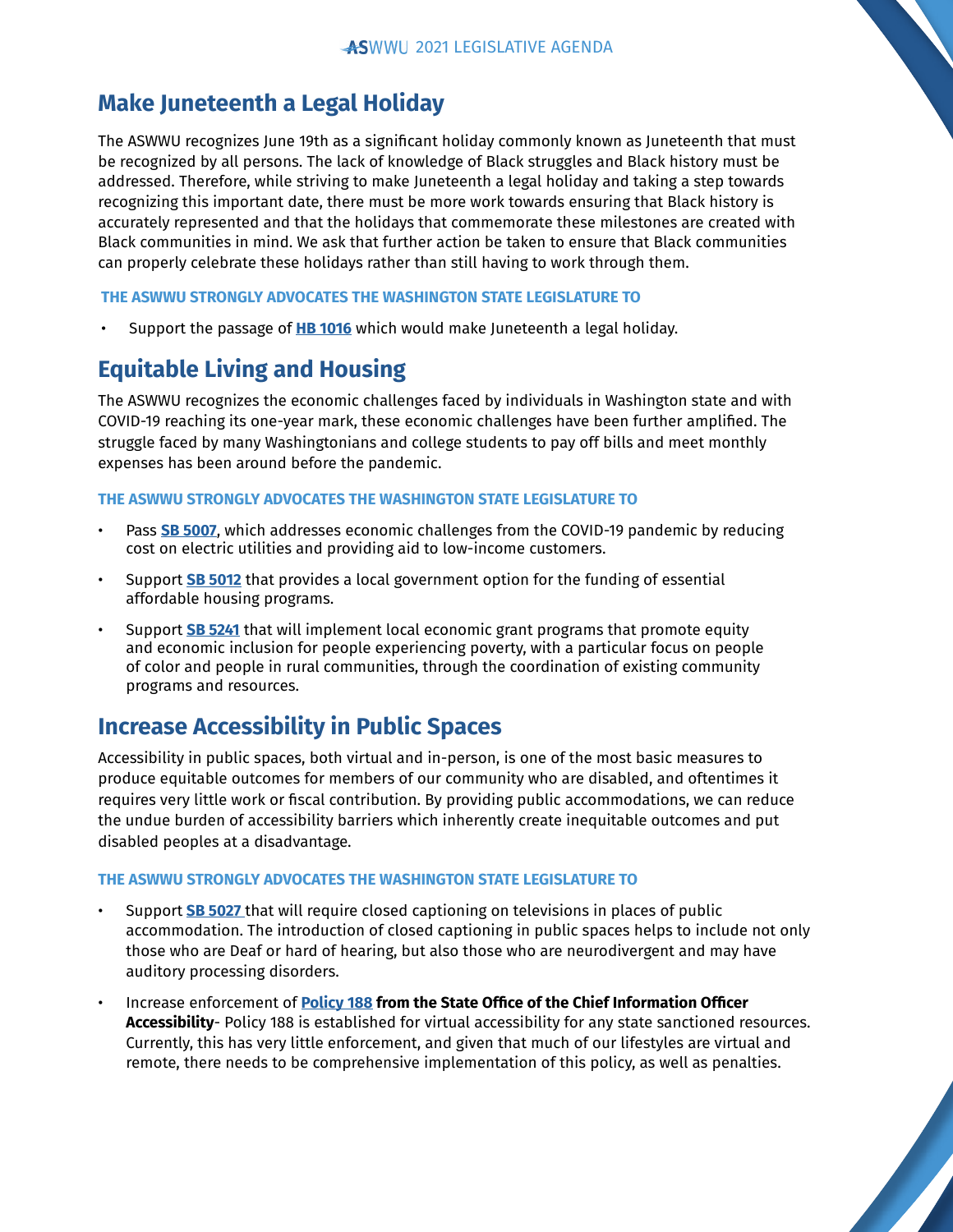## **Supporting Student's Basic Needs**

ASWWU greatly appreciates the passing of the **[Workforce Education Investment Act](https://www.seattletimes.com/education-lab/110000-washington-students-a-year-will-get-money-for-college-many-a-free-ride/)**, during the 2019 legislative session, that expanded the Washington College Grant (formally known as the State Need Grant). This allows students whose families make around \$50,000 or less a year to receive close to full-tuition scholarship to public colleges and universities, while families who make up 100% of the Median Family Income (\$88,000 for a family of four) may receive partial full-tuition scholarship or aid. This expansion granted aid to over 110,000 students in 2020, compared to just 92,000 students in 2019. While students and families are now better positioned to afford higher education, tuition does not capture the entire cost of attendance or address accessibilities issues that keep students from succeeding in higher education. With the ongoing COVID-19 pandemic, issues of housing and food insecurity have only increased nationwide.

#### **THE ASWWU STRONGLY ADVOCATES THE WASHINGTON STATE LEGISLATURE TO**

- Protect and increase existing financial aid programs such as the Washington College Grant, and other financial aid investments made by the Washington Workforce Education Investment Act.
- Revise legislation regarding financial aid to acknowledge that unexpected job losses, unstable housing as a result of COVID-19, and differential access to public benefits programs are not considered by FAFSA and that data on student's current FAFSA may not be helpful in addressing current needs.
- Create a grant program that is sustainable and can be accessed by all public Washington state universities and colleges to fund and assist with programs that are addressing basic needs and insecurities (food pantries, housing assistance for students who are experiencing homelessness, clothing assistance).
- Support **[SB 5070](https://app.leg.wa.gov/billsummary?BillNumber=5070&Initiative=false&Year=2021)** that requires public K-12 schools and institutions of higher education to make menstrual hygiene products free and available. We ask that there be an amendment to ensure that they are dispersed campus wide. We also ask that this become financially mandated by the Washington state operating budget.

## **Diversity, Equity, and Inclusion**

Diversity, equity, and inclusion (DEI) and anti-racism training in higher education are inexorably linked to students and staff, of all backgrounds, and their academic and professional success. The surge in DEI and anti-racism commitments over the past summer following the historic Black Lives Matter protests across the country, provides an opportunity for legislatures to prioritize legislation that supports, protects, and brings equity to historically underrepresented students.

- Support of **[SB 5227](https://app.leg.wa.gov/billsummary?BillNumber=5227&Initiative=false&Year=2021)** that requires DEI and anti-racism training and professional training to students, staff and faculty of higher education institutions. This bill is unique in that it emphasizes the importance of requiring DEI and anti-racism training for staff and faculty in higher education. We encourage the language of the bill to include the addition of administrative positions to also receive DEI and anti-racism training. **SB 5227** must take into consideration the unique composition of students, faculty, and staff of each institution of higher education in the creation and implementation of the DEI and anti-racism training and subsequent work.
- Work with the Washington Student Achievement Council (WSAC) to allocate funds to pay and compensate the students in the student achievement council who are a part of the DEI programming committees outlined in **Section Four of SB 5227**.
- Center student experiences in legislation that concerns DEI and anti-racism programs in higher education. In order to effectively educate about marginalized peoples, said peoples must be centered throughout the entire creation and implementation of diversity, equity, and inclusion training and programs in higher education.